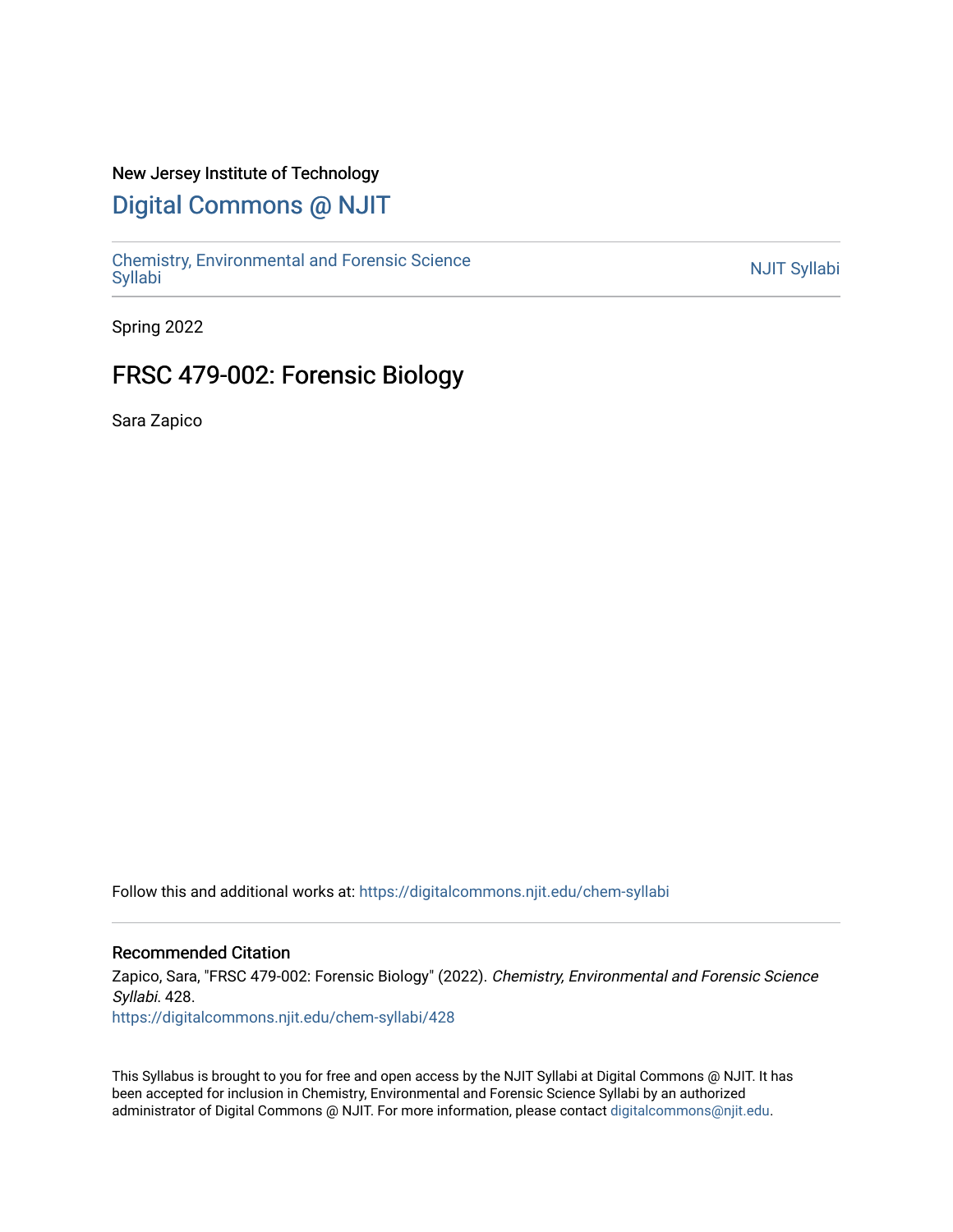

### THE COLLEGE OF SCIENCE **AND LIBERAL ARTS**

### THE DEPARTMENT OF CHEMISTRY AND ENVIRONMENTAL SCIENCE

## **FRSC 479: Forensic Biology Spring 2022 R: 8:30-10:25 AM FMH 110 F: 1:00-5:20 PM TIER 209** *Course Syllabus*

#### **COURSE INFORMATION**

**Course Description**: This course will cover the scientific principles behind forensic DNA analysis techniques: DNA extraction, quantification, amplification, interpretation of STR data, and the statistical analysis of DNA profiles. Students will also learn about current developments in the field, interesting historical cases involving forensic DNA, and legal challenges to new DNA technologies. The course also contains a weekly laboratory component.

#### **Number of Credits**: 4

#### **Prerequisites: None**

| <b>Course-Section</b>         | Instructor                                                                     |
|-------------------------------|--------------------------------------------------------------------------------|
| FRSC 479-001                  | Sara C. Zapico                                                                 |
| Lab F: 1:00-5:20 PM, TIER 209 | Office: Tiernan Hall 365                                                       |
|                               | Lecture R: 8:30-10:20 AM, FMNH 110 Office Hours: By appointment through e-mail |
|                               | Ph: 973-642-4070; email: sc338@njit.edu                                        |

#### **Required Textbook**:

| Title          | (1) Fundamentals of Forensic DNA Typing |
|----------------|-----------------------------------------|
| Author         | John Butler                             |
| <b>Edition</b> |                                         |
| Publisher      | <b>Academic Press</b>                   |
| ISBN $#$       | 978-0123749994                          |

#### **Recommended Textbooks (If you plan on pursuing a career in Forensic Biology, you should get these)**:

| Title     | (2) Advanced Topics in Forensic DNA Typing: Methodology    |  |
|-----------|------------------------------------------------------------|--|
|           | (3) Advanced Topics in Forensic DNA Typing: Interpretation |  |
| Author    | John Butler                                                |  |
| Publisher | <b>Academic Press</b>                                      |  |
| ISBN $#$  | 978-0123745132 & 973-0124052130                            |  |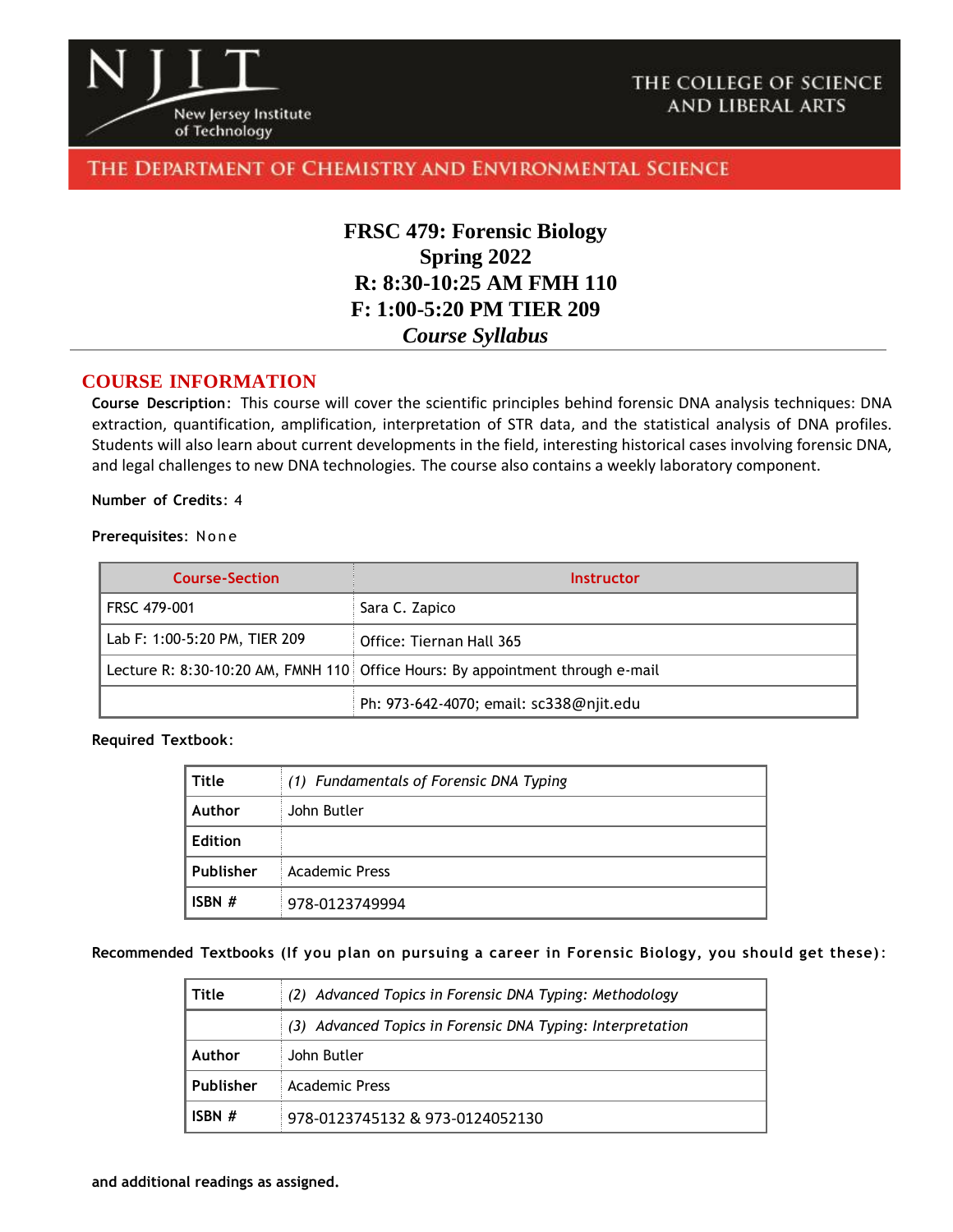**University-wide Withdrawal Date**: The last day to withdraw with a **W** is Monday, April 4, 2022. It will be strictly enforced.

**Learning Outcomes:** Upon completion of this course, students will:

- Identify forensic science procedures and technologies used to examine and analyze DNA evidence
- Evaluate the statistical significance of DNA results
- Communicate appropriate conclusions based on DNA results
- Apply critical thinking skills using methods of scientific inquiry through discussing recent high profile cases
- Understand how forensic biological data influences legal decisions and shapes scientific reporting requirements
- Be able to understand and explain probabilistic genotyping
- Learn about new DNA technologies, including Rapid DNA, Forensic Genealogy, and Massively Parallel Sequencing

#### **POLICIES**

**All CES students must familiarize themselves with, and adhere to, all** official university-wide student policies. CES takes these policies very seriously and enforces them strictly.

**NJIT [Academic](about:blank) Integrity Code**: **Academic Integrity is the cornerstone of higher education and is central to the ideals of this course and the university. Cheating is strictly prohibited and devalues the degree that you are working on. As a member of the NJIT community, it is your responsibility to protect your educational investment by knowing and following the academic code of integrity policy that is found at:** *<http://www5.njit.edu/policies/sites/policies/files/academic-integrity-code.pdf>***.** 

Please note that it is my professional obligation and responsibility to report any academic misconduct to the Dean of Students Office. **Any student found in violation of the code by cheating, plagiarizing or using any online software inappropriately will result in disciplinary action. This may include a failing grade of F, and/or suspension or dismissal from the university.** If you have any questions about the code of Academic Integrity, please contact the Dean of Students Office at [dos@njit.edu](mailto:dos@njit.edu)*.*

**Grading Policy:** The final grade in this course will be determined as follows:

| <b>Class Participation</b> | 10% |
|----------------------------|-----|
| Labs                       | 50% |
| Midterm                    | 20% |
| <b>Final Exam</b>          | 20% |

Your final letter grade in this course will be based on the following:

| A    | $90-100$ |   | 70-76   |
|------|----------|---|---------|
| $B+$ | 87-89    | D | $60-69$ |
| B    | 80-86    |   | <60     |
| C+   | 77-79    |   |         |

**Attendance Policy:** This is a face-to-face class. The first two weeks of the semester will be online, as stipulated by NJIT. Class attendance is **mandatory**. Each class is a learning experience that cannot be replicated through simply "getting the notes." After one unexcused absence, each subsequent absence will result in your class participation score being lowered by one percentage point. (All excused absences need to go through the Dean of Students). You are expected to read the relevant chapters and/or reading assignments prior to the lecture and lab. Students who participate in class will receive points towards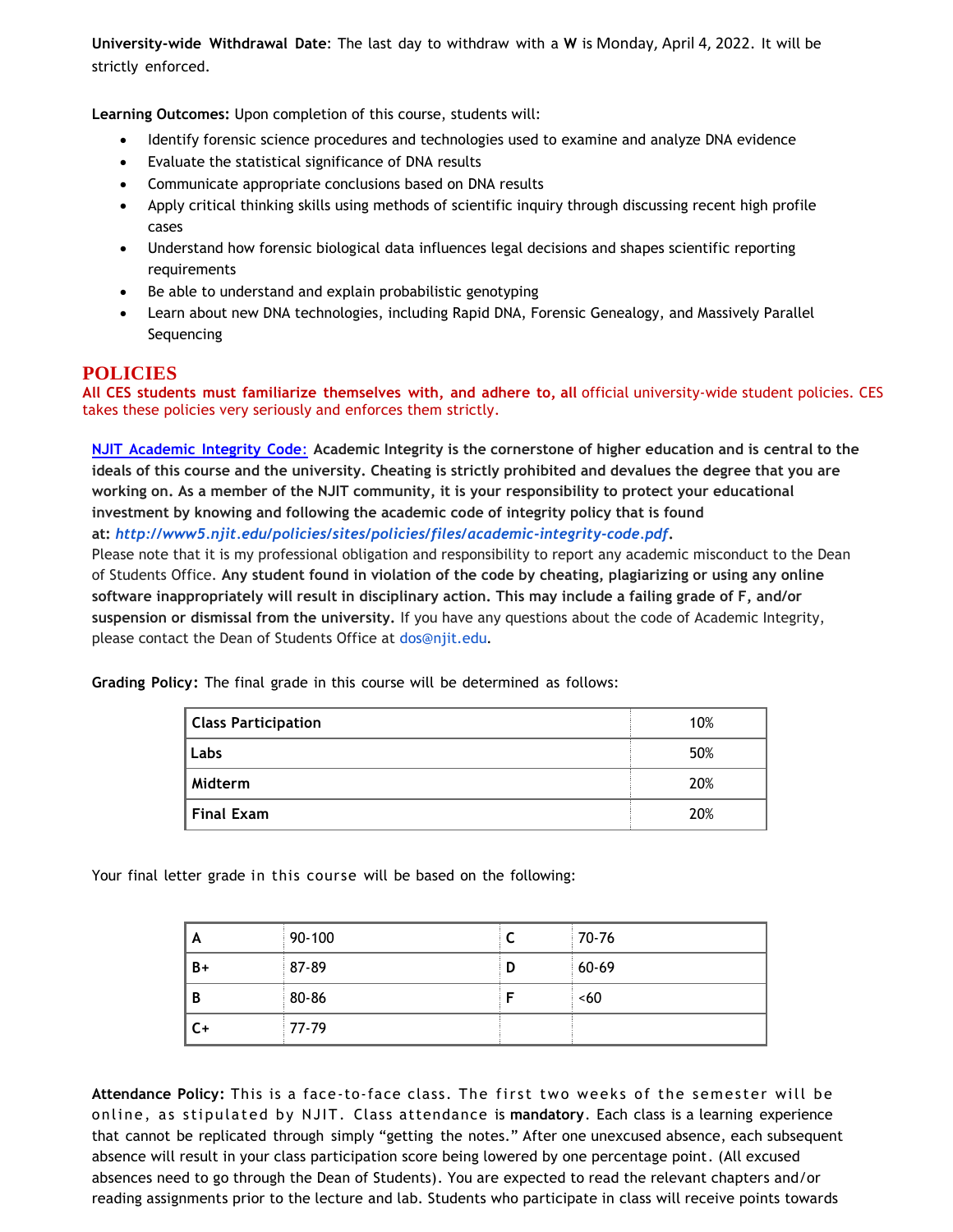their class participation grade. Labs (on Fridays) will be in Tiernan 209. We will be wearing PPE and practicing social distancing. Lectures (on Thursdays) will be in FMH 110.

**Exams**: Exams will be "open book" and based on critical thinking. I will give you the Exams fifteen days before the deadline to complete on your own pace. Midterm and final will cover the readings and lectures.

| Midterm      | Due March 25, 2022 |
|--------------|--------------------|
| I Final Exam | Final Exam Week    |

**Makeup Exam Policy**: There will normally be **NO MAKE-UP EXAMS** during the semester. In the event that a student has a legitimate reason for missing an exam, the student should contact the Dean of Students office and present written verifiable proof of the reason for missing the exam, e.g., a doctor's note, police report, court notice, etc. clearly stating the date AND time of the mitigating problem. The student must also notify the CES Department Office/Instructor that the exam will be missed. A written assignment will be given in place of any missed exam.

**Labs:** *Attendance to the lab is mandatory.* Apart from performing the experiments, *students should submit a lab report per each lab*. The *deadline of the lab report will be fifteen days after the lab is completed*.

## **ADDITIONAL RESOURCES**

**Accommodation of Disabilities**: **O**ffice of **A**ccessibility **R**esources and **S**ervices (*formerly known as Disability Support Services*) offers long term and temporary accommodations for undergraduate, graduate and visiting students at NJIT.

If you are in need of accommodations due to a disability please contact Chantonette Lyles, Associate Director at the Office of Accessibility Resources and Services at 973-596-5417 or via email at [lyles@njit.edu.](about:blank) The office is located in Fenster Hall Room 260. A Letter of Accommodation Eligibility from the Office of Accessibility Resources Services office authorizing your accommodations will be required.

For further information regarding self-identification, the submission of medical documentation and additional support services provided please visit the Accessibility Resources and Services (OARS) website at:

<https://www.njit.edu/studentsuccess/accessibility>

**Important Dates** (See: [Spring 2022 Academic Calendar | Office of The Registrar \(njit.edu\)](https://www5.njit.edu/registrar/spring-2022-academic-calendar/))

| <b>Date</b>   | <b>Event</b>                                          |
|---------------|-------------------------------------------------------|
| <b>Jan 18</b> | First Day of Classes                                  |
| <b>Jan 24</b> | Last day to add or drop                               |
| March 14      | Spring Recess Begins                                  |
| March 19      | Spring Recess Ends                                    |
| April 15      | Good Friday-No Classes Scheduled-University<br>Closed |
| May 3         | Last Day of Classes                                   |
| May 4-5       | <b>Reading Days</b>                                   |
| May 6-12      | <b>Final Exams</b>                                    |